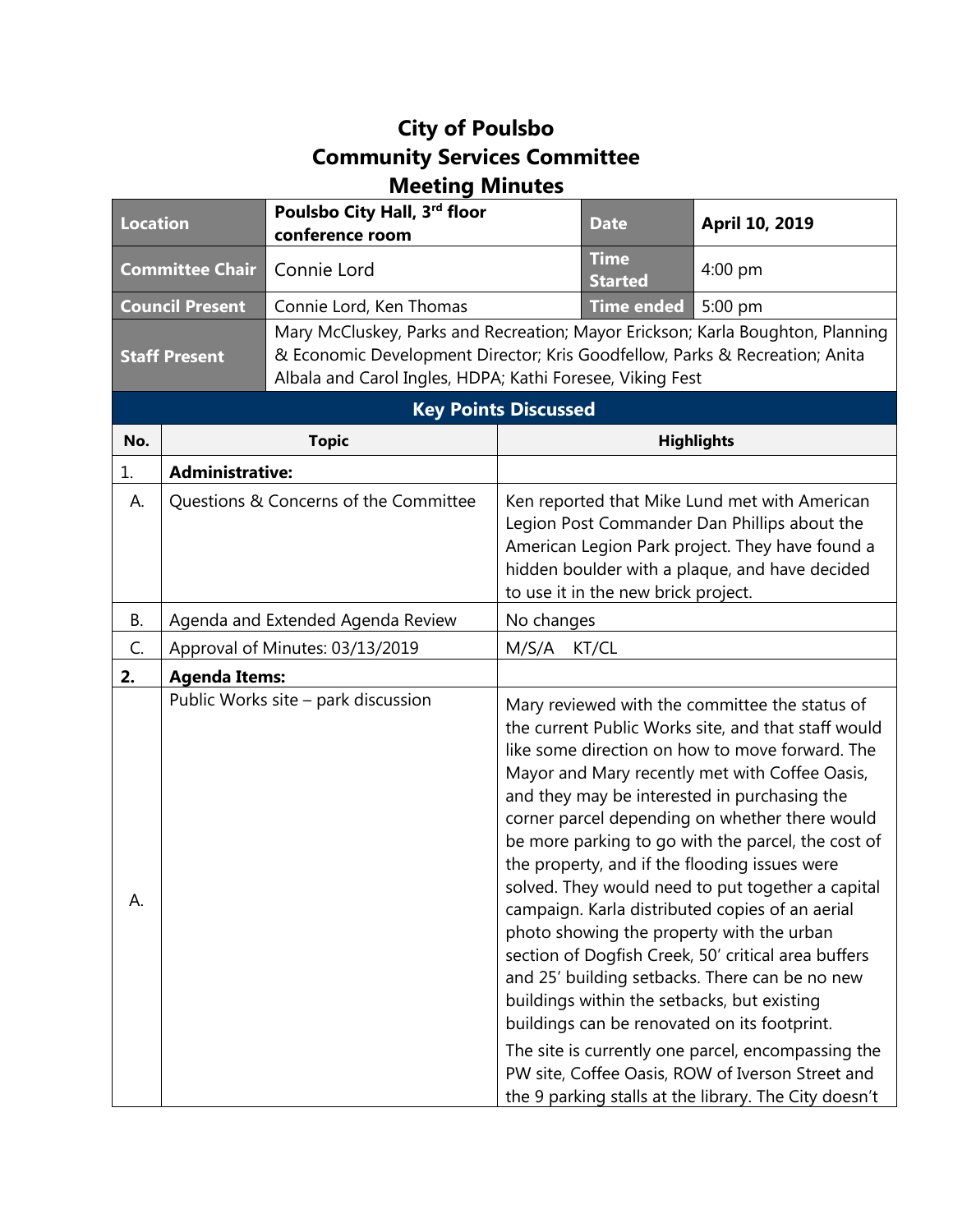|    |                                                                                                                                                                                                             | have to do a short plat, but it only makes sense if<br>Coffee Oasis wants to buy a piece of it. A short<br>plat would take 18-24 months. Karla consulted the<br>2009 South Fork of Dogfish Creek Restoration<br>Plan to make sure that any plans that are made<br>respond to the plan. Buffer enhancements and<br>restoration would be welcomed. Karla said that a<br>good option would be to have the property<br>appraised based on 2 parcels - Coffee Oasis with<br>additional parking, and the rest of it that may be<br>developable. Since short plats can only be done<br>every 6 years, the City needs to do it correctly the<br>first time. |
|----|-------------------------------------------------------------------------------------------------------------------------------------------------------------------------------------------------------------|-----------------------------------------------------------------------------------------------------------------------------------------------------------------------------------------------------------------------------------------------------------------------------------------------------------------------------------------------------------------------------------------------------------------------------------------------------------------------------------------------------------------------------------------------------------------------------------------------------------------------------------------------------|
|    |                                                                                                                                                                                                             | Connie asked whether the Quonset hut could be<br>restored and Karla said that it could on its existing<br>footprint. Becky feels that the property has little<br>value due to the critical areas and potential<br>environmental impacts. Karla and Mary will put<br>together a project and bring it back to the full<br>council in early June. This would include an<br>environmental assessment, appraisal, short plat,<br>and assessment of covering the two storm ponds<br>across the street. Becky mentioned that she will be<br>coming forward with an extension to Coffee<br>Oasis's existing lease.                                          |
| В. | Spring-Summer Program review                                                                                                                                                                                | Kris Goodfellow did a review of the spring-<br>summer recreation programs. The department just<br>complete three spring break camps. The Easter<br>Candy Hunt is coming up, and the Kids Fair will be<br>June 1. This is an event for organizations who<br>want to advertise summer programs to the<br>community. New spring programs include the<br>ongoing partnership with SEA Discovery Center. In<br>the current catalog, WWU purchased 4 pages for<br>their summer programs in addition to two ads.                                                                                                                                           |
| C. | Earth Day tree replacement project along<br><b>Viking Avenue</b>                                                                                                                                            | Mary reported that WWU will be planting 12<br>replacement trees along Viking Avenue in<br>celebration of Earth Day on April 22.                                                                                                                                                                                                                                                                                                                                                                                                                                                                                                                     |
| D. | Special Events: (new) HDPA Car Show<br>Sept 7; Repeats: SONS Easter Egg Hunt<br>April 20; Kitsap Color Classic Bicycle Ride<br>Sept. 22; Poulsbo Community Church<br>Concert July 27; Viking Fest May 17-19 | The CSC reviewed one new special event<br>application: the HDPA Viking City car show. There<br>will be no road closures, but classic cars will be<br>parked along the east row of parking stalls along<br>Front Street and north up Jensen Way; and along                                                                                                                                                                                                                                                                                                                                                                                           |